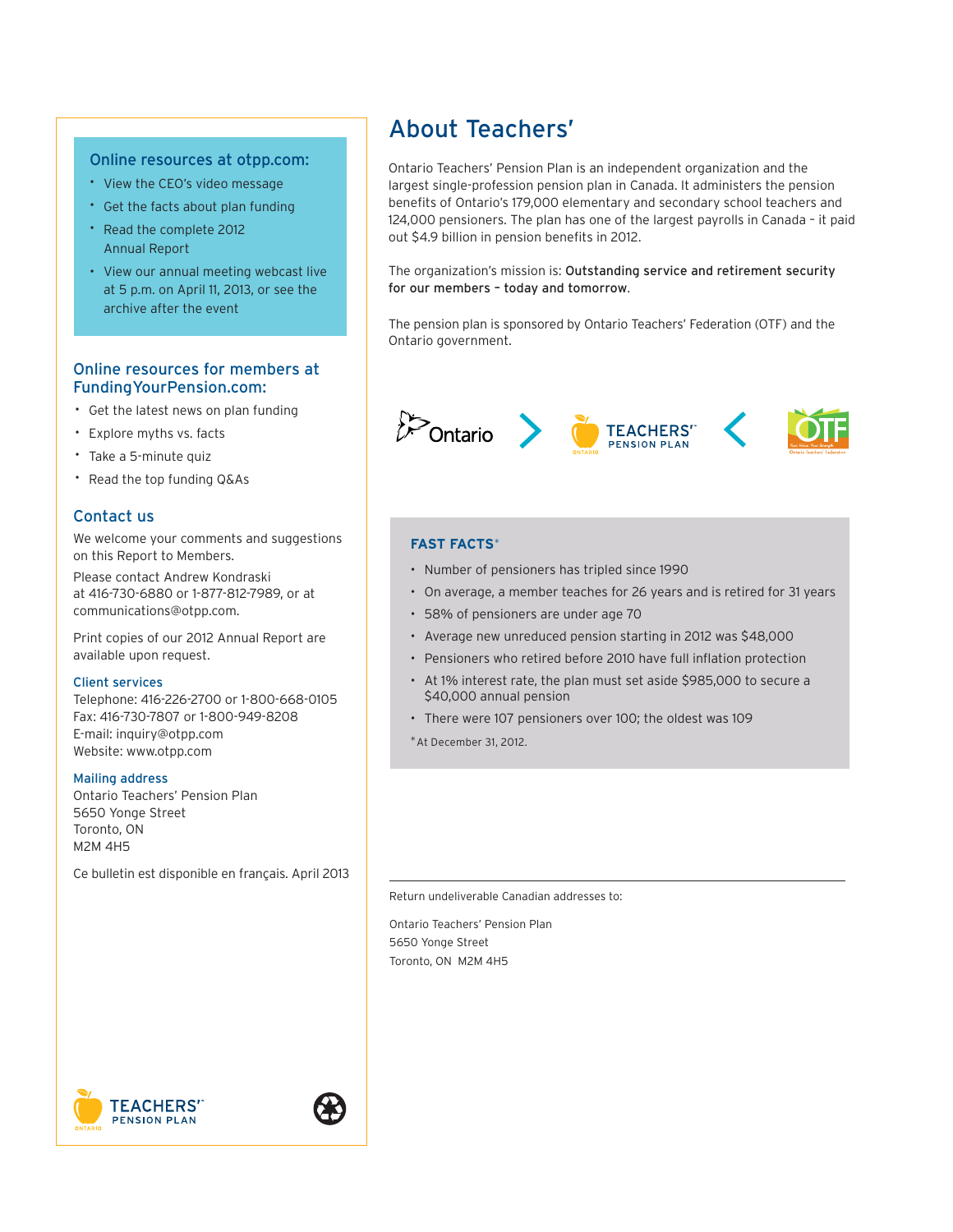### Report to Members

We are pleased to report that the plan sponsors, Ontario Teachers' Federation (OTF) and the Ontario government, filed a balanced valuation to eliminate a 2012 preliminary funding shortfall and took important steps to assure the plan's long-term funding stability. However, as expected, another preliminary shortfall emerged in 2013. While no immediate action is required, it illustrates the recurring nature of shortfalls in the Teachers' plan, as the projected cost of future pensions keeps growing faster than plan assets, despite solid investment returns.

### PROGRESS MADE IN 2012

The changes resulting from the 2012 valuation filed with the pension regulator are two-fold.

First, inflation protection for pension credit earned after 2013 will be 100% conditional. Increases for the portion of pensions earned after 2013 could range from zero to 100% of the change in the cost of living, depending on how much the plan can afford. In order to file a balanced 2012 funding valuation, the sponsors set inflation protection at 45% of the cost-of-living increase for pension credit earned after 2013. This will be reflected in pension increases beginning in 2015.

Second, inflation increases on the portion of pension credit earned during the 2010–2013 period will be reduced to 50%, beginning in 2014.

These changes allow the plan to manage its liabilities more effectively, while continuing to provide inflation protection when plan funding permits.

Pension credit earned before 2010 remains fully (100%) protected against increases in the cost of living.

### ADDITIONAL CHANGES REQUIRED

 to deliver outstanding financial returns, two key issues – Economic instability and persistent low interest rates have been a challenge for several years. While the plan continues demographics and intergenerational risk – mean we cannot rely solely on investment returns to bring the plan into balance.

"Our success at Teachers' comes from a commitment to our members that we will be the best in our industry by doing the right things every day to enhance pension security and service."

 JIM LEECH, MBA, ICD.D PRESIDENT AND CHIEF EXECUTIVE OFFICER

" With these changes, the sponsors have taken a positive step forward to protect pension security for all present and future plan members."

EILEEN MERCIER, MA, MBA, FICB, F.ICD **CHAIR** 

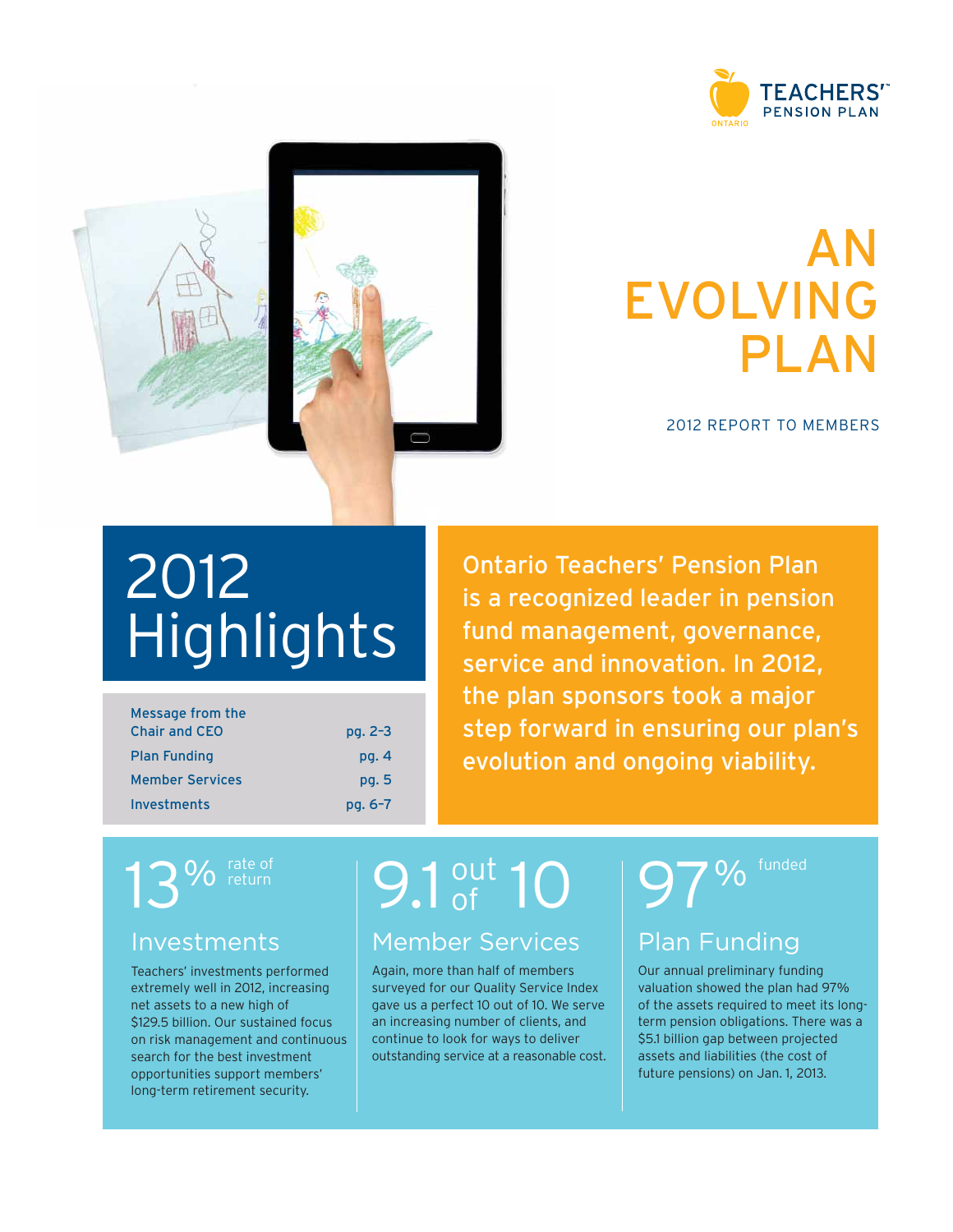#### PRELIMINARY FUNDING VALUATION (as at January 1) (\$ billions)



Despite contribution and benefi t changes and strong asset growth, funding shortfalls have been recurring for many years.

Teachers' is a mature plan. Working teachers are becoming a smaller proportion of the overall plan membership. This means we must manage investment risk more conservatively than pension plans whose membership is proportionately younger. In the past, occasional shortfalls or investment losses could be resolved by raising contribution rates; that is a much less effective option with fewer contributing members and higher contribution rates than in the past. Increased longevity leading to an imbalance between working and retirement periods is a significant funding risk: teachers typically work for 26 years and are retired for approximately 31 years.

 what changes they would prefer to see to allow the plan to evolve. Our plan is not alone in facing this demographic reality, but our sponsors are leading the way in addressing it. Dr. Harry Arthurs, professor at York University and former chair of the Ontario Expert Commission on Pensions, will facilitate deliberations between OTF and the government as they study possible solutions. Members will be surveyed in the future to determine

#### ALMOST FULLY FUNDED

Based on our preliminary funding valuation as of January 1, 2013, the plan is 97% funded, with a shortfall of \$5.1 billion (based on long-term projections). No action is needed to eliminate this funding deficit until the next funding valuation is required by the pension regulator.

### EXCELLENT RATE OF RETURN AND SERVICE CONTINUE

As a result of strong risk management and diversification, Teachers' net assets grew to \$129.5 billion in 2012. Our investment professionals achieved a 13% rate of return, surpassing the fund's 11% benchmark. Our 10-year total returns rank highest among global fund peers, and we also ranked first among our international peers for exceptional pension service, according to CEM Benchmarking Inc., an independent authority.

### PRESERVING THE DEFINED BENEFIT MODEL

At Teachers', we believe that defined benefit (DB) pensions are the best vehicle for providing adequate and predictable retirement income at a reasonable cost, especially as life expectancy increases.

At the same time, we also recognize that the model must be sustainable – with realistic expectations for investment returns, and the ability to deal with major economic downturns and changing factors that affect pension costs. In short, the DB model needs to evolve to remain relevant as economic and demographic conditions change.

In 2012, our sponsors took a major step forward in ensuring our plan's evolution and ongoing viability. They added flexibility and committed to studying and recommending solutions to other outstanding funding issues. We are on the path to meeting the changing needs of our membership and protecting pension security for all plan members.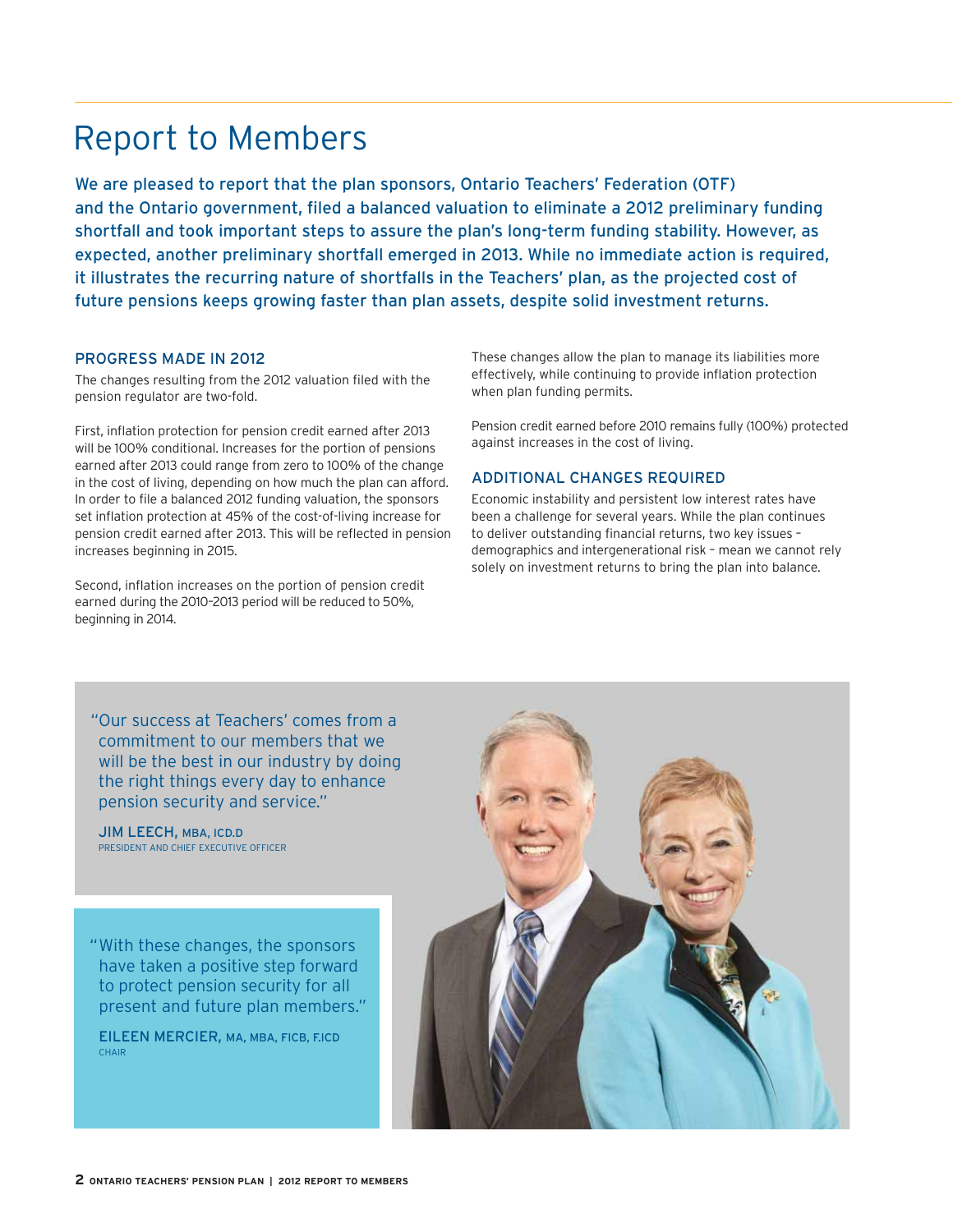### Plan Funding

The plan's most recent funding valuation projected a \$5.1 billion preliminary shortfall at January 1, 2013. The pension plan has experienced recurring funding shortfalls for many years. Despite strong investment returns, future pension costs are growing faster than plan assets due primarily to demographic and economic factors.

### WHAT IS A FUNDING VALUATION?

It is an independent actuary's assessment of the plan's long-term financial situation (70 or more years in the future). Using assumptions, it projects whether the pension plan has sufficient assets to cover the cost of future pension benefits for all current members. The plan sponsors use funding valuations to determine required contributions and pension benefit levels.

PRELIMINARY FUNDING VALUATION (as at January 1, 2013)



### ZERO TO 100% INFLATION PROTECTION INTRODUCED

While full inflation protection remains the goal, annual increases for pension credit earned after 2013 could range from zero to 100% of the change in the cost of living.

The new zero to 100% provision will have no effect on current retirees and minimal effect on older teachers, because the value of pensions already earned cannot be reduced under Ontario's Pension Benefits Act. Inflation protection is now based on three periods of credit:

| Pension Credit          | Inflation Protection | What It Means After a Member Retires                                                                                                                             |
|-------------------------|----------------------|------------------------------------------------------------------------------------------------------------------------------------------------------------------|
| Earned before 2010      | 100%                 | This portion of a member's pension keeps pace with<br>increases in the cost of living                                                                            |
| Earned during 2010-2013 | 50% to 100%          | Increases for this portion of a member's pension will<br>range from 50% to 100% of the increase in the cost<br>of living, depending on the plan's funded status  |
| Earned after 2013       | 0% to 100%           | Increases for this portion of a member's pension will<br>range from zero to 100% of the increase in the cost<br>of living, depending on the plan's funded status |



### Pension plan evolution

Teachers' has co-produced a documentary that examines how pension plans around the world are changing to stay ahead of their challenges. You can watch the video at [otpp.com](https://otpp.com).

Visit otpp.com and FundingYourPension.com for more information on the plan's funding challenges.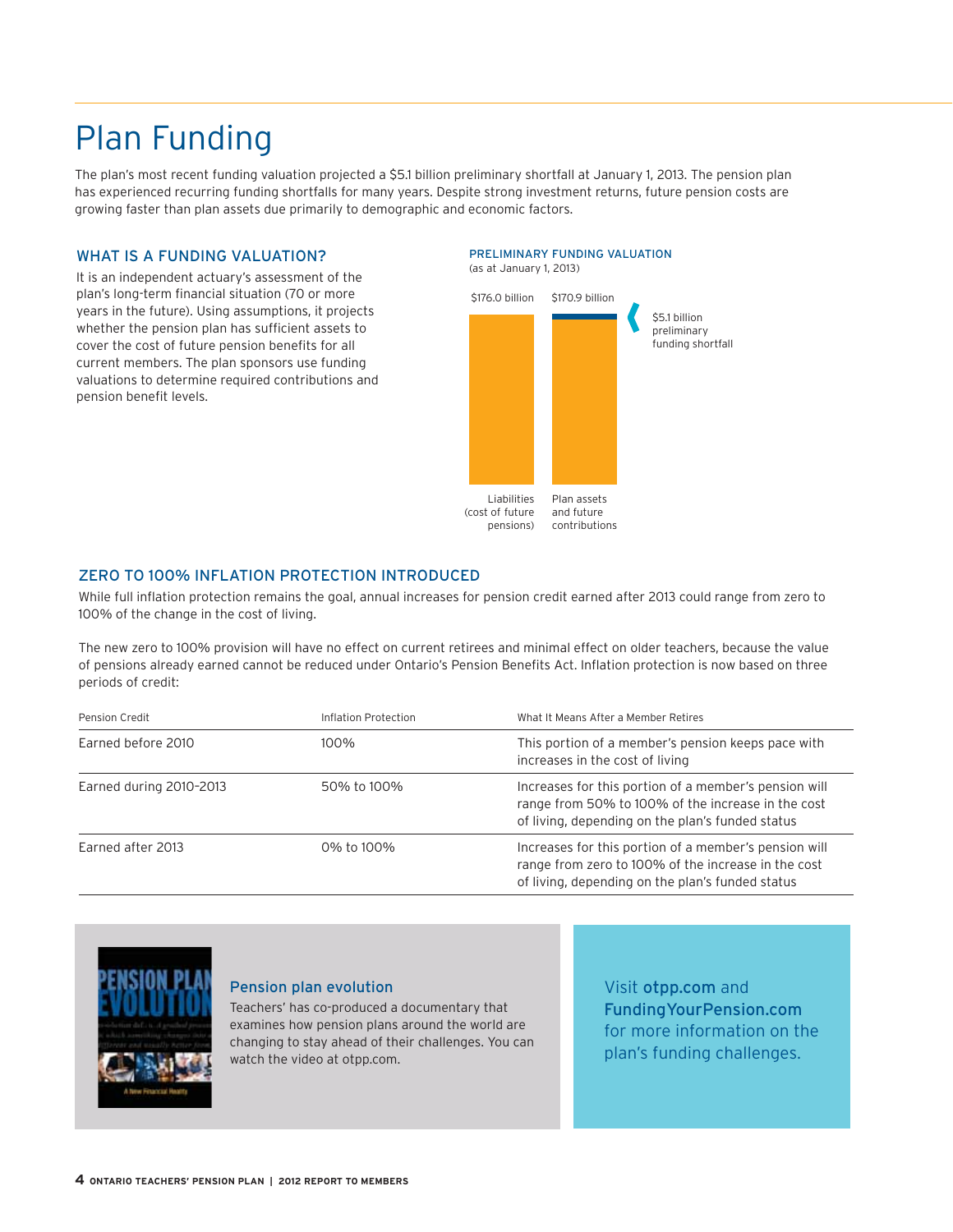### Investments

At Teachers' we believe superior investment returns are a consequence of detailed risk management and good judgment. Broad diversification across assets and geography is an important risk management tool. In 2012, the portfolio generated \$14.7 billion in investment income and net assets reached a record \$129.5 billion.

#### 2012 RATES OF RETURN COMPARED TO BENCHMARKS

| (percent)               | Actual | Benchmark |
|-------------------------|--------|-----------|
| <b>Equities</b>         | 14.2   | 13.1      |
| <b>Fixed income</b>     | 5.1    | 4.5       |
| Commodities             | (1.9)  | (1.1)     |
| <b>Real assets</b>      | 14.7   | 10.6      |
| Real estate             | 19.4   | 15.5      |
| Infrastructure          | 8.4    | 8.0       |
| Timberland              | 3.4    | 3.5       |
| Total plan <sup>1</sup> | 13.0   | 11.0      |

Returns generated by absolute return strategies and money market are included in the total plan return and not attributed to an asset class.

#### PENSION FUNDING SOURCES SINCE 1990



- **34%** Investments Active Management<br>• **43%** Investments Benchmark
- **<sup>43</sup>%** Investments Benchmark

 $\degree$  Includes 1% original plan deficit funding.

Active management of our portfolio has accounted for 34% of the plan's income since Teachers' inception in 1990.

Equities – Our investments in publicly listed and private companies around the world totalled \$59.5 billion at the end of 2012.

**Fixed income - Bonds offer steady income and stability for the pension** plan. We have steadily increased our holdings to \$60.0 billion since 2008's fi nancial crisis. **Commodities (1.9) (1.1)** 

Real estate – High-quality office and retail properties, mainly Canadian, are valued at \$16.9 billion and produce strong, predictable income.

Infrastructure - Infrastructure assets totalled \$9.6 billion and provide low-risk, stable returns linked to inflation.

### INVESTMENT BELIEFS

Teachers' investment beliefs define our philosophy for earning superior risk adjusted returns. These beliefs, codified in 2012 and available on otpp.com, support the plan's mission, vision and values.

"We have a risk-conscious culture. We champion risk awareness and accountability across our investment teams."

NEIL PETROFF, MBA EXECUTIVE VICE-PRESIDENT, INVESTMENTS AND CHIEF INVESTMENT OFFICER

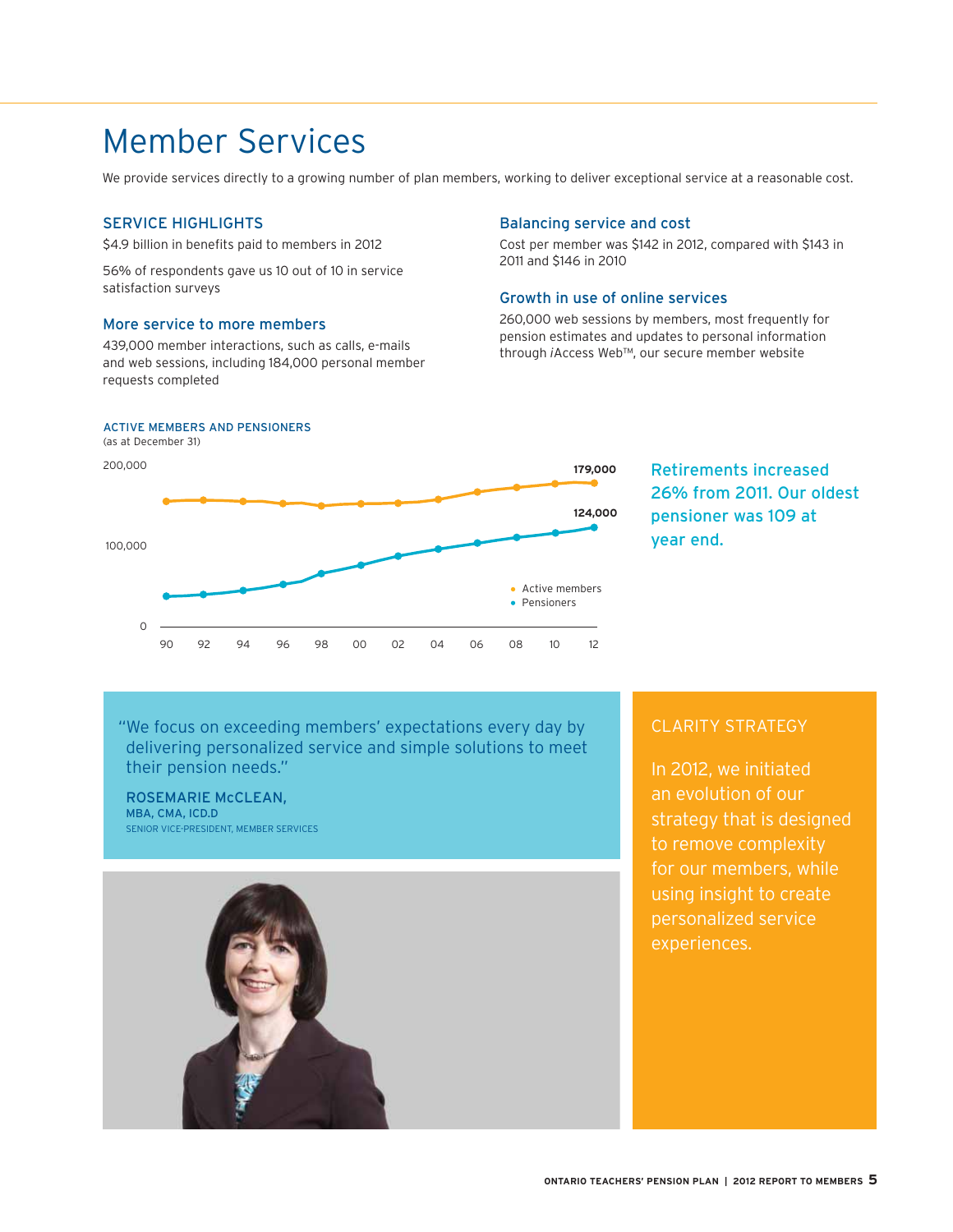### Major Investments

All figures as at December 31, 2012

#### Bonds and real-return instruments

(\$ billions)

| Canadian real-return bonds and mortgages<br>Government of Canada bonds                                                                                                                                                                                                                                                                                            | \$22.0<br>20.6           |
|-------------------------------------------------------------------------------------------------------------------------------------------------------------------------------------------------------------------------------------------------------------------------------------------------------------------------------------------------------------------|--------------------------|
| International government and real-return bonds and debt<br>Canadian treasury bills<br>Provincial bonds                                                                                                                                                                                                                                                            | 9.1<br>7.3               |
| Canadian and international corporate bonds<br>United States government agency bonds<br>Bank notes                                                                                                                                                                                                                                                                 | 5.6<br>4.8<br>2.6<br>0.1 |
| Top 10 private companies and partnerships<br>Empresa de Servicios Sanitarios del Bio-Bio S.A.<br>Esval S.A.<br>Express Pipeline Ltd.<br><b>GCT Global Container Terminals Inc.</b><br><b>HS1 Limited</b><br>Orbis SICAV Global Equity Fund<br>Resource Management Service Inc.<br>Scotia Gas Networks PLC<br>The Brussels Airport Company<br>TP Partners Fund, LP |                          |
| Top 10 real estate properties<br>(Portfolio managed by subsidiary The Cadillac Fairview Corporation Limited)                                                                                                                                                                                                                                                      |                          |
| Chinook Centre, Calgary<br>Le Carrefour Laval, Montreal<br>Les Promenades St. Bruno, Montreal<br>Pacific Centre, Vancouver<br>Polo Park Mall Winnineg                                                                                                                                                                                                             |                          |

Polo Park Mall, Winnipeg Queens Center, Queens, New York Rideau Centre, Ottawa Sherway Gardens, Toronto Toronto-Dominion Centre, Toronto Toronto Eaton Centre, Toronto

### Corporate shares/units over \$100 million

(millions)

| Security Name                       | <b>Shares</b> | Fair Value |
|-------------------------------------|---------------|------------|
| iShares MSCI Emerging Markets Index | 56.8          | \$2,507.0  |
| Multiplan Empreendimentos           |               |            |
| Imobiliarios S.A.                   | 52.1          | 1,541.6    |
| Hitachi, Ltd.                       | 117.5         | 682.1      |
| Canadian Natural Resources Limited  | 17.0          | 487.9      |
| Michael Kors Holdings Limited       | 9.2           | 465.0      |
| Nippon Telegraph and                |               |            |
| Telephone Corporation               | 7.8           | 324.8      |
| <b>ACE Limited</b>                  | 3.9           | 310.8      |
| Wells Fargo & Company*              | 9.4           | 292.9      |
| Toronto-Dominion Bank, The          | 4.1           | 286.5      |
| Royal Bank of Canada                | 4.6           | 276.4      |
| Transocean Ltd.                     | 6.1           | 269.1      |
| Grupo BTG Pactual                   | 16.6          | 239.0      |
| <b>TMX Group Limited</b>            | 4.6           | 235.6      |
| European Aeronautic Defence and     |               |            |
| Space Company N.V.                  | 6.1           | 235.2      |
| JPMorgan Chase & Co.*               | 5.5           | 232.6      |
| Microsoft Corporation               | 8.4           | 223.3      |
| <b>CSX Corporation</b>              | 10.8          | 212.6      |
| MMX Mineracao e Metalicos S.A.      | 124.1         | 210.1      |
| <b>Sprint Nextel Corporation</b>    | 37.2          | 209.9      |
| Bank of Nova Scotia                 | 3.6           | 206.4      |
| Google Inc.                         | 0.3           | 205.3      |
| Goldcorp Inc.                       | 5.6           | 203.7      |

| Security Name                                | Shares | Fair Value |
|----------------------------------------------|--------|------------|
| Kroger Co., The                              | 7.9    | \$203.6    |
| Nestlé S.A.                                  | 3.1    | 198.8      |
| Royal Dutch Shell plc                        | 3.2    | 194.0      |
| <b>Barrick Gold Corporation</b>              | 5.5    | 193.2      |
| <b>3M Company</b>                            | 2.1    | 191.5      |
| Lafarge S.A.                                 | 3.0    | 188.5      |
| Akzo Nobel N.V.                              | 2.9    | 188.1      |
| PNC Financial Services Group, Inc.*          | 3.8    | 181.9      |
| Daiwa Securities Group Inc.                  | 31.0   | 169.8      |
| Ivanplats Ltd.                               | 4.2    | 168.9      |
| The Walt Disney Company                      | 3.4    | 166.6      |
| Credit Suisse Group AG                       | 6.8    | 164.0      |
| Novartis AG                                  | 2.6    | 162.9      |
| DaimlerChrysler AG                           | 3.0    | 162.5      |
| <b>UBS AG</b>                                | 10.2   | 158.8      |
| Apple Inc.                                   | 0.3    | 157.4      |
| MacDonald, Dettwiler and Associates Ltd.     | 2.8    | 155.3      |
| Toyota Motor Corporation                     | 3.3    | 150.4      |
| <b>CVS Caremark Corporation</b>              | 3.1    | 150.2      |
| Total S.A.                                   | 3.2    | 148.6      |
| Unilever N.V.                                | 3.9    | 148.5      |
| SunTrust Banks, Inc. <sup>®</sup>            | 5.3    | 146.3      |
| <b>Exxon Mobil Corporation</b>               | 1.7    | 146.2      |
| <b>FedEx Corporation</b>                     | 1.6    | 146.1      |
| LLX Logistica S.A.                           | 124.1  | 144.9      |
| The Bank of New York Mellon                  |        |            |
| Corporation                                  | 5.6    | 143.7      |
| <b>News Corporation</b>                      | 5.7    | 143.7      |
| <b>Intel Corporation</b>                     | 6.9    | 142.1      |
| Applied Materials, Inc.                      | 12.5   | 142.0      |
| Cemex, S.A. de C.V.                          | 22.0   | 141.1      |
| Canadian Imperial Bank of Commerce           | 1.8    | 140.1      |
| Metlife, Inc.                                | 4.3    | 138.9      |
| Pfizer Inc.                                  | 5.5    | 137.1      |
| <b>HSBC Holdings plc</b>                     | 12.5   | 131.3      |
| <b>Bank of Montreal</b>                      | 2.2    | 131.2      |
| Chow Tai Fook Jewellery Company              |        |            |
| Limited                                      | 81.0   | 130.0      |
| <b>Oracle Corporation</b>                    | 3.8    | 126.2      |
| NuVista Energy Ltd.                          | 21.5   | 126.0      |
| Koninklijke (Royal) Philips Electronics N.V. | 4.8    | 125.9      |
| Continental AG                               | 1.1    | 123.7      |
| Portugal Telecom, SGPS, S.A.                 | 24.8   | 121.8      |
| Shriram Transport Finance Company Ltd.       | 8.8    | 121.3      |
| Canadian National Railway Company            | 1.3    | 120.4      |
| General Mills, Inc.                          | 2.9    | 118.0      |
| TripAdvisor, Inc.                            | 2.8    | 117.8      |
| Enbridge Inc.                                | 2.8    | 116.2      |
| Viacom Inc.                                  | 2.2    | 114.6      |
| TransCanada Corporation                      | 2.4    | 113.5      |
| Sampo Oyj                                    | 3.5    | 113.4      |
| Chesapeake Energy Corporation                | 6.8    | 112.7      |
| Idea Cellular Limited                        | 58.8   | 110.9      |
| Potash Corporation of Saskatchewan Inc.      | 2.7    | 109.7      |
| Rockwell Collins, Inc.                       | 1.9    | 108.0      |
| Aurizon Holdings Limited                     | 27.6   | 106.9      |
| <b>International Business Machines</b>       |        |            |
| Corporation                                  | 0.6    | 106.0      |
| Cisco Systems, Inc.                          | 5.3    | 103.5      |
| Cheung Kong (Holdings) Limited               | 6.8    | 103.3      |
| Republic Services, Inc.                      | 3.5    | 102.1      |
| Woodside Petroleum Ltd.                      | 2.9    | 101.2      |
| Ferrovial, S.A.                              | 6.9    | 100.8      |
| Itaú Unibanco Holding S.A.                   | 6.1    | 100.3      |

\* Includes fair market value of warrants and subscription receipts.